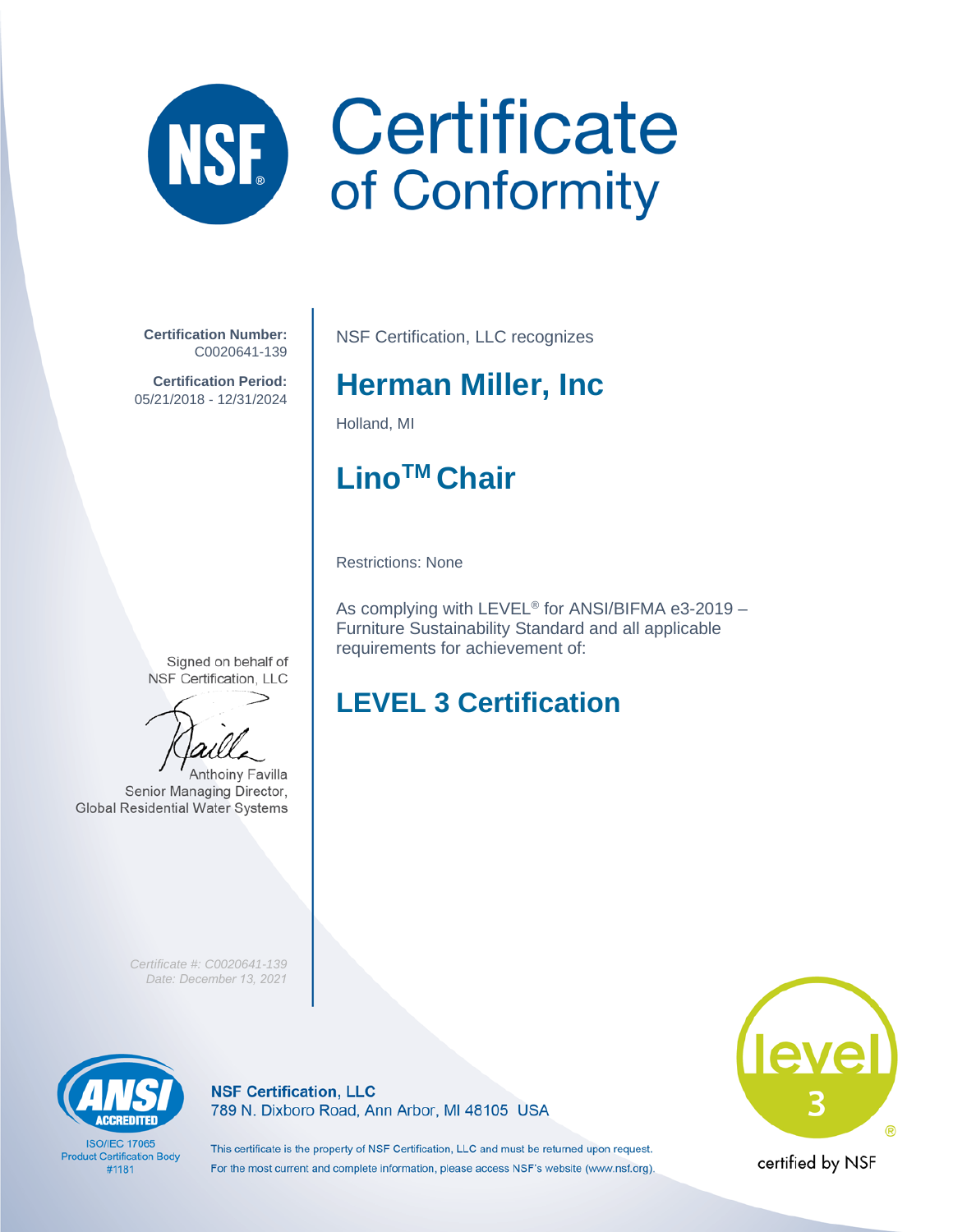#### BIFMA LEVEL<sup>®</sup> v2019 Scorecard

level

Lino™ Chair by Herman Miller: LEVEL 3 Certified *3rd-party certified by: NSF Certification, LLC Certificate #: C0020641-139 Certification Term:05/21/2018 - 12/31/2024*

| Elements                         | Category                                                                                                       | Points<br>Available | Points<br>Achieved |
|----------------------------------|----------------------------------------------------------------------------------------------------------------|---------------------|--------------------|
| <b>6.0 Environmental Impacts</b> |                                                                                                                |                     |                    |
|                                  | Prereg 6.1 Energy and Environmental Policy                                                                     | Y                   | $\overline{Y}$     |
|                                  | Prereg 6.1.2 Design for Environment Policy                                                                     | Y                   | Υ                  |
|                                  | Credit 6.2 Product Design                                                                                      |                     |                    |
|                                  |                                                                                                                | 2                   | $\mathcal{L}$      |
|                                  | 6.2.2 Design for Durability, Repair, Retrofit, Remanufacturing, Recycling                                      | $1\,$               | 1                  |
|                                  | 6.2.3 Extended Product Responsibility                                                                          | $\mathbf{1}$        | $\mathbf{1}$       |
|                                  | Credit 6.3 Material Specifications                                                                             |                     |                    |
|                                  |                                                                                                                | $\mathbf{1}$        |                    |
|                                  | 6.3.1 Optimized Sourcing - Multiple Environmental Attributes                                                   |                     |                    |
|                                  | 6.3.2 Bio-based Non-Wood Renewable Materials                                                                   | $\mathbf{1}$        |                    |
|                                  | 6.3.3.1 25% of the Product Weight                                                                              | $\mathbf{1}$        |                    |
|                                  | 6.3.3.2 50% of the Product Weight                                                                              | $\mathbf{1}$        | $\mathbf{1}$       |
|                                  | 6.3.3.3 Inventory and Bio-based Data Submittal                                                                 | $\mathbf{1}$        |                    |
|                                  | 6.3.4.1 30% Recycled Content                                                                                   | $\mathbf{1}$        |                    |
|                                  | 6.3.4.2 50% Recycled Content                                                                                   | $\mathbf{1}$        |                    |
|                                  | 6.3.4.3 Recycled Content Data Submittal                                                                        | $\mathbf{1}$        | $\mathbf{1}$       |
|                                  | 6.3.5 Responsible Packaging                                                                                    | $\mathbf{1}$        |                    |
|                                  | Credit 6.4 Operational Efficiency                                                                              |                     |                    |
|                                  | 6.4.1.1 Material Efficiency of 70%                                                                             | $\mathbf{1}$        |                    |
|                                  | 6.4.1.2 Material Efficiency of 80%                                                                             | $1\,$               |                    |
|                                  | 6.4.1.3 Material Efficiency Data Submittal                                                                     | $\mathbf{1}$        |                    |
|                                  | 6.4.2.1 Solid Waste Inventory, Allocation, and Data Submittal                                                  | $\mathbf{1}$        | $\mathbf{1}$       |
|                                  | 6.4.2.2 Solid Waste Diversion                                                                                  | $\mathbf{1}$        |                    |
|                                  | 6.4.2.3 Hazardous Waste Inventory, Allocation, Data Submittal                                                  | $\mathbf{1}$        | $\mathbf{1}$       |
|                                  | 6.4.2.4 Hazardous Waste Reduction                                                                              | $\mathbf{1}$        |                    |
|                                  | 6.4.3.1 Air Emission Inventory                                                                                 | $\mathbf{1}$        | $\mathbf{1}$       |
|                                  | 6.4.3.2 Air Emission Reduction                                                                                 | $\mathbf{1}$        |                    |
|                                  | 6.4.4.1 Water Inventory, Allocation, Data Submittal                                                            | $1\,$               | $\mathbf{1}$       |
|                                  | 6.4.4.2 Process Water/Wastewater Discharge Reduction                                                           | $\mathbf{1}$        |                    |
|                                  | Credit 6.5 Energy Management                                                                                   |                     |                    |
|                                  | 6.5.1 Energy Management System                                                                                 | $\mathbf{1}$        | $\mathbf{1}$       |
|                                  | 6.5.2 Environmental Management System                                                                          | $\overline{2}$      |                    |
|                                  | 6.5.3.1 Energy Inventory of 75% of Organizational Boundary                                                     | $1\,$               | $\mathbf{1}$       |
|                                  | 6.5.3.2 Scope 1 and 2 Greenhouse Gas Emission Inventory for 75% of the Organizational Boundary                 | $\mathbf{1}$        | $\mathbf{1}$       |
|                                  | 6.5.3.3 Scope 3 Greenhouse Gas Emission Inventory                                                              | $\mathbf{1}$        | 1                  |
|                                  | 6.5.4.1 Reducing Energy Usage by 5%                                                                            | $1\,$               | $\mathbf{1}$       |
|                                  | 6.5.4.2 Reducing Greenhouse Gas Emissions                                                                      | 2                   | 2                  |
|                                  | 6.5.5 Greenhouse Gas Reporting                                                                                 | $\mathbf{1}$        | 1                  |
|                                  | 6.5.6 Clean and Renewable Energy                                                                               | $\overline{2}$      | $\overline{2}$     |
|                                  | Credit 6.6 Embodied Energy of the Product                                                                      |                     |                    |
|                                  | 6.6.1.1 Gate-to-gate Product Level Energy Inventory and Primary/Secondary Data Submittal                       | $\overline{2}$      | 2                  |
|                                  | 6.6.1.2 Cradle-to-gate Product Level Energy Inventory for Materials in the Product and Data Submittal          | $\mathbf{1}$        | $\mathbf{1}$       |
|                                  | 6.6.1.3 Transportation Energy Inventory and Primary/Secondary Data Submittal                                   | $\overline{2}$      | 2                  |
|                                  | 6.6.1.4 Cradle to End User Embodied Energy Data Submittal                                                      | $\mathbf{1}$        | 1                  |
|                                  | 6.6.2.1 5% Reduction                                                                                           | $\mathbf{1}$        |                    |
|                                  | 6.6.2.2 10% Reduction                                                                                          | $\mathbf{1}$        |                    |
|                                  | 6.6.2.3 Transportation Impact Reduction                                                                        | $\mathbf{1}$        | $\mathbf{1}$       |
|                                  | Credit 6.7 Life Cycle Assessment (LCA)                                                                         |                     |                    |
|                                  | 6.7.1 Gate-to-gate Inventory                                                                                   | $\mathbf{1}$        | $\mathbf{1}$       |
|                                  | 6.7.2 Cradle-to-grave Inventory                                                                                | $\mathbf{1}$        | $\mathbf{1}$       |
|                                  | 6.7.3 Complete a Life Cycle Assessment Utilizing ISO 14040 and ISO 14044                                       | $\mathbf{1}$        | $\mathbf{1}$       |
|                                  | 6.7.4 Independent Third-party LCA Review                                                                       | $\mathbf{1}$        | 1                  |
|                                  | 6.7.5 Environmental Product Declaration (EPD)                                                                  | $1\,$               | $\mathbf{1}$       |
|                                  | 6.7.6 Demonstrating Impact Reduction                                                                           | 2                   |                    |
| 7.0 Health and Wellness Impacts  |                                                                                                                |                     |                    |
|                                  | Prereq 7.1.1 Demonstration of Compliance                                                                       | Y                   | Υ                  |
|                                  |                                                                                                                |                     |                    |
|                                  | Prereg 7.1.2 Key Chemical and Risk Policies                                                                    |                     | Υ<br>$\mathbf{1}$  |
|                                  | Credit 7.2 Chemical Management Plan (CMP)                                                                      | $\mathbf{1}$        |                    |
|                                  | Credit 7.3 Chemical Impact Reduction Strategy and Alternative Assessment                                       |                     |                    |
|                                  | 7.3.1 Chemical Impact Reduction Strategy                                                                       | $\mathbf{1}$        | $\mathbf{1}$       |
|                                  | 7.3.2.1 Assessing Chemicals for Informed Substitution                                                          | $\mathbf{1}$        |                    |
|                                  | 7.3.2.2 Assessing Chemicals for Informed Substitution                                                          | $\mathbf{1}$        |                    |
|                                  | Credit 7.4 Category Specific Advances (3 points available)                                                     |                     |                    |
|                                  | 7.4.1 Ergonomics (1 point)                                                                                     |                     |                    |
|                                  | 7.4.2 Lighting to Mitigate Health Risks (1 point)                                                              |                     |                    |
|                                  | 7.4.3 Infrared Lighting (1 point)                                                                              |                     |                    |
|                                  | 7.4.4 Targeted Chemical Elimination (1 point)                                                                  | $\mathbf{1}$        | $\mathbf{1}$       |
|                                  | Credit 7.5 Product Level Chemical Inventory, Assessment and Optimization                                       |                     |                    |
|                                  | 7.5.1.1 Chemical Assessment                                                                                    | 8                   |                    |
|                                  | 7.5.1.2 Product Optimization GreenScreen® / Cradle to Cradle Certified™ Material Health Assessment Methodology | 10                  |                    |
|                                  | 7.5.1.3 Product Optimization GHS Classification                                                                |                     |                    |
|                                  | 7.5.2.1 Inventory and Assess - Intermediate Level                                                              |                     |                    |
|                                  | 7.5.2.2 Inventory and Assess - Advanced Level                                                                  | $\overline{4}$      | $\overline{4}$     |
|                                  | 7.5.2.3 Product Optimization                                                                                   | 6                   | 6                  |
|                                  | 7.5.3 Product Chemical Disclosure                                                                              | 4                   | $\overline{4}$     |
|                                  | Credit 7.6 Low Emitting Furniture                                                                              |                     |                    |
|                                  | Prereq 7.6.1 Low Emitting Furniture                                                                            |                     | Υ                  |
|                                  | 7.6.2 Low Emitting Furniture - Intermediate                                                                    | $\mathbf{1}$        |                    |